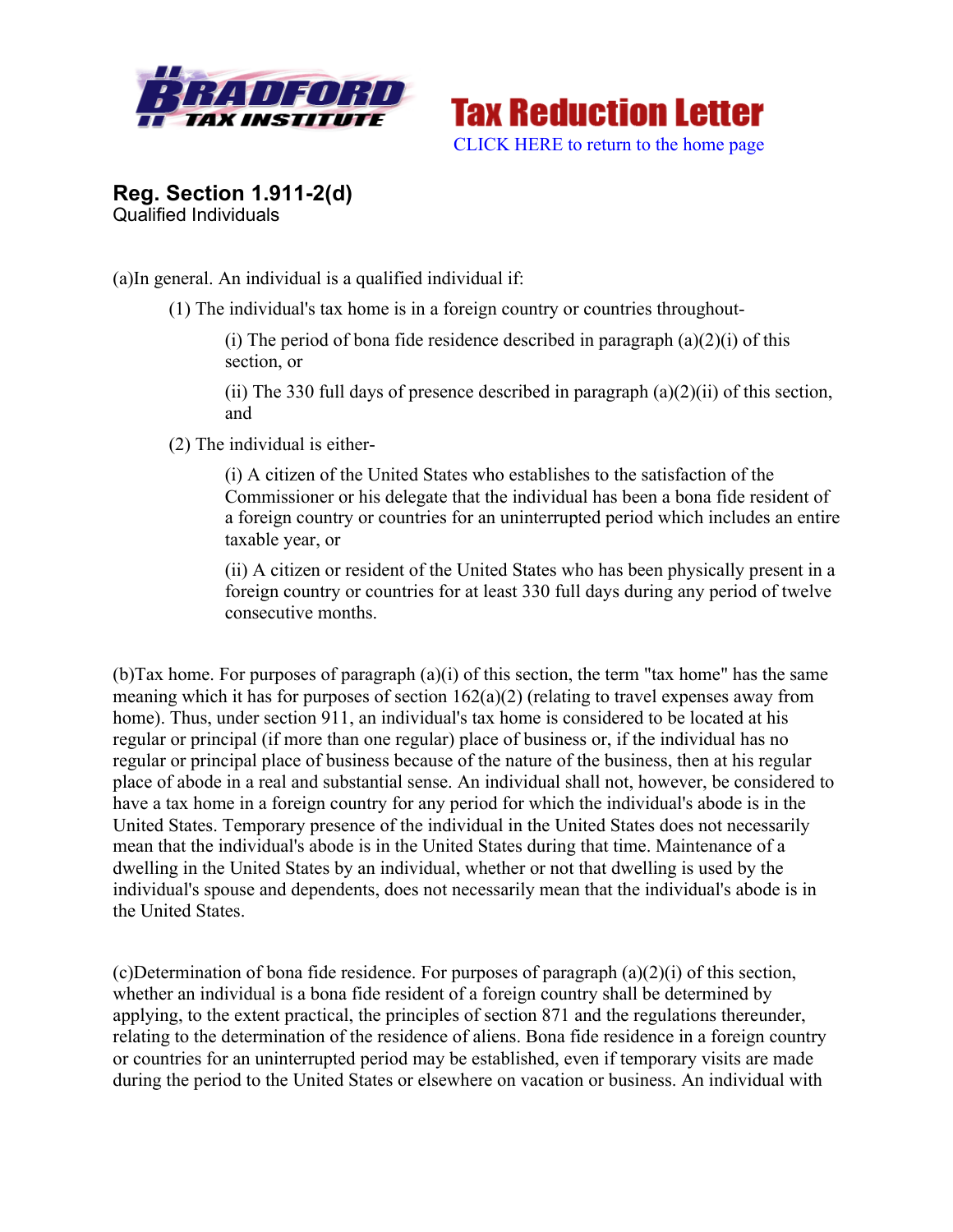earned income from sources within a foreign country is not a bona fide resident of that country if:

(1) The individual claims to be a nonresident of that foreign country in a statement submitted to the authorities of that country, and

(2) The earned income of the individual is not subject, by reason of nonresidency in the foreign country, to the income tax of that country.

If an individual has submitted a statement of nonresidence to the authorities of a foreign country the accuracy of which has not been resolved as of any date when a determination of the individual's bona fide residence is being made, then the individual will not be considered a bona fide resident of the foreign country as of that date.

(d)Determination of physical presence. For purposes of paragraph (a)(2)(ii) of this section, the following rules apply.

(1)Twelve-month test. A period of twelve consecutive months may begin with any day but must end on the day before the corresponding day in the twelfth succeeding month. The twelve-month period may begin before or after arrival in a foreign country and may end before or after departure.

(2)330-day test. The 330 full days need not be consecutive but may be interrupted by periods during which the individual is not present in a foreign country. In computing the minimum 330 full days of presence in a foreign country or countries, all separate periods of such presence during the period of twelve consecutive months are aggregated. A full day is a continuous period of twenty-four hours beginning with midnight and ending with the following midnight. An individual who has been present in a foreign country and then travels over areas not within any foreign country for less than twenty-four hours shall not be deemed outside a foreign country during the period of travel. If an individual who is in transit between two points outside the United States is physically present in the United States for less than twenty-four hours, such individual shall not be treated as present in the United States during such transit but shall be treated as travelling over areas not within any foreign country. For purposes of this paragraph  $(d)(2)$ , the term "transit" between two points outside the United States" has the same meaning that it has when used in section  $7701(b)(6)(C)$ .

(3)Illustrations of the physical presence requirement. The physical presence requirement of paragraph  $(a)(2)(ii)$  of this section is illustrated by the following examples:

Example (1). B, a U.S. citizen, arrives in Venezuela from New York at 12 noon on April 24, 1982. B remains in Venezuela until 2 p.m. on March 21, 1983, at which time B departs for the United States. Among other possible twelve month periods, B is present in a foreign country an aggregate of 330 full days during each of the following twelve month periods: March 21, 1982 through March 20, 1983; and April 25, 1982 through April 24, 1983.

Example (2). C, a U.S. citizen, travels extensively from the time C leaves the United States on March 5, 1982, until the time C departs the United Kingdom on January 1,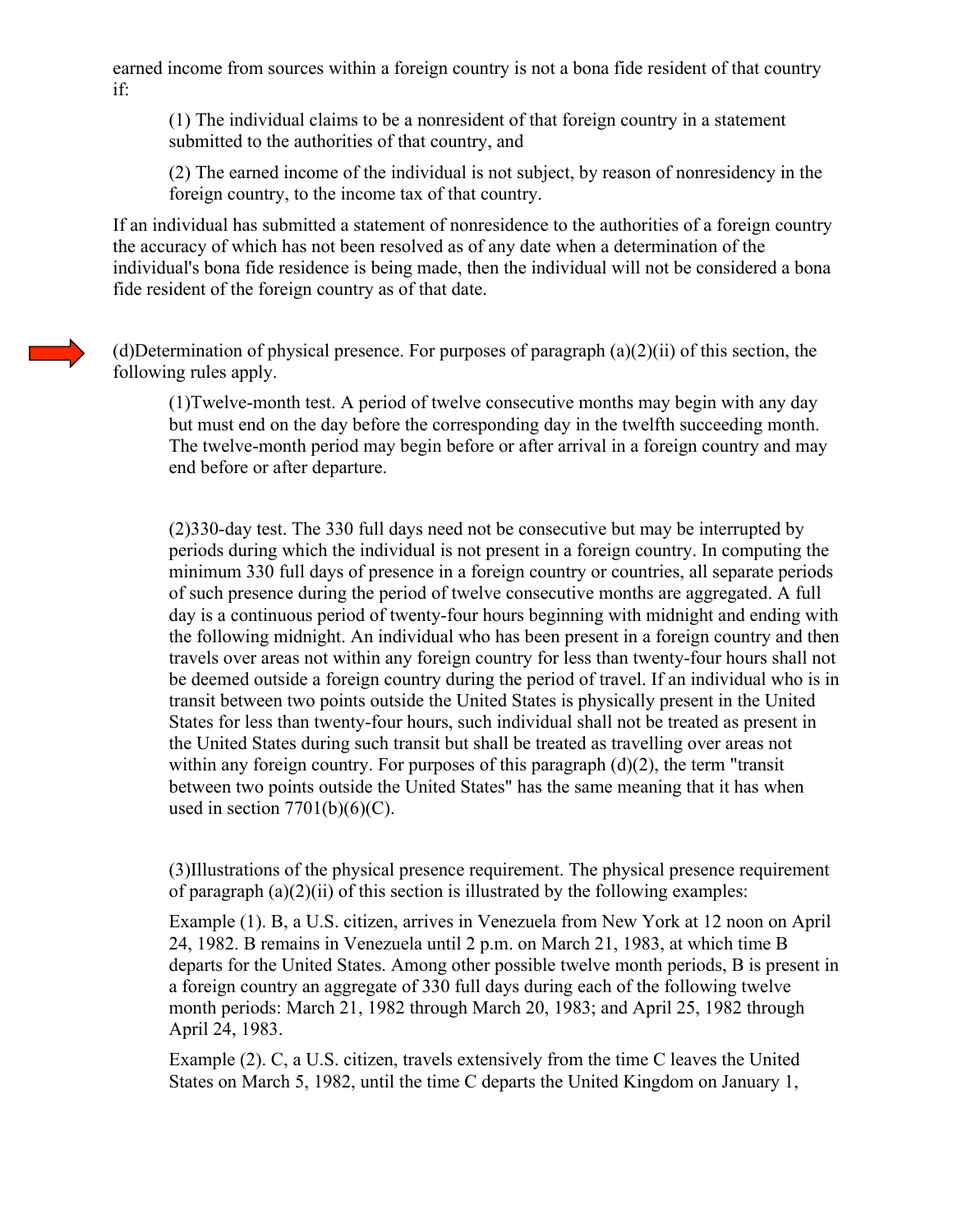|                      | Time and date of         | Time and date of                     | <b>Full days in foreign</b> |
|----------------------|--------------------------|--------------------------------------|-----------------------------|
| Country              | arrival                  | departure                            | country                     |
| <b>United States</b> |                          | $10 p.m.$ (by air)<br>Mar. 5, 1982   |                             |
| United Kingdom       | 9 a.m. Mar. 6, 1982      | $10$ p.m. (by ship)<br>June 25, 1982 | 110                         |
| <b>United States</b> | 11 a.m. June 30,<br>1982 | $1 p.m.$ (by ship) July<br>19, 1982  | $\theta$                    |
| France               | 3 p.m. July 24, 1982     | 11 a.m. (by air)<br>Aug. 22, 1983    | 393                         |
| <b>United States</b> | 4 p.m. Aug. 22,<br>1983  | 9 a.m. (by air) Sept.<br>4, 1983     | $\boldsymbol{0}$            |
| United Kingdom       | 9 a.m. Sept. 5, 1983     | 9 a.m. (by air) Jan.<br>1, 1984      | 117                         |
| <b>United States</b> | 1 p.m. Jan. 1, 1984      |                                      |                             |

1984, to return to the United States permanently. The schedule of C's travel and the number of full days at each location are listed below:

Among other possible twelve month periods, C is present in a foreign country or countries an aggregate of 330 full days during the following twelve month periods: March 2, 1982 through March 1, 1983; and January 21, 1983 through January 20, 1984. The computation of days with respect to each twelve month period may be illustrated as follows:

First twelve month period (March 2, 1982 through March 1, 1983):

## **Full days in foreign country**

| Mar. 2, 1982 through Mar. 6, 1982   |     |
|-------------------------------------|-----|
| Mar. 7, 1982 through June 24, 1982  | 110 |
| June 25, 1982 through July 24, 1982 |     |